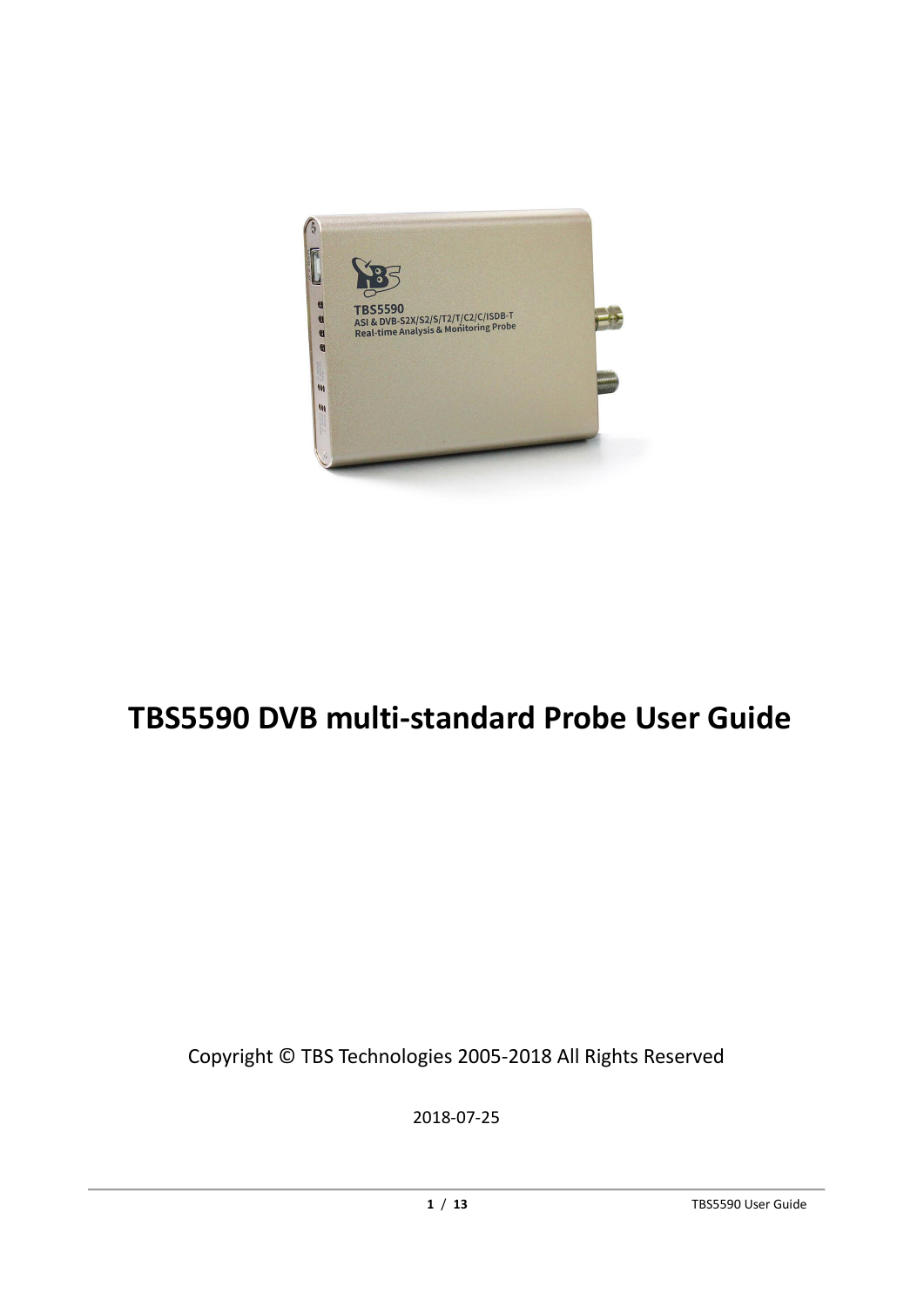# **Catalog**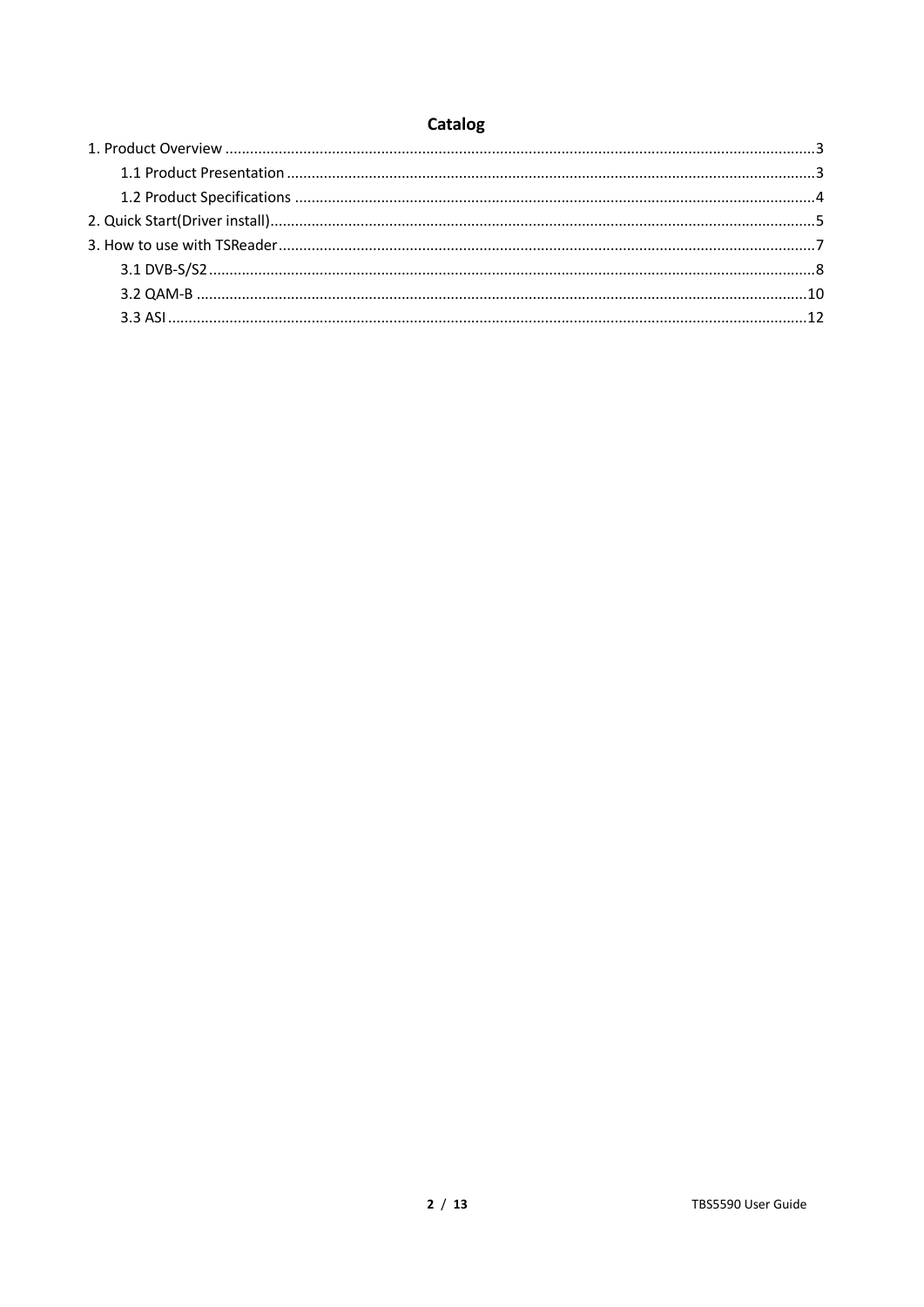### <span id="page-2-0"></span>**1. Product Overview**

#### <span id="page-2-1"></span>**1.1 Product Presentation**

TBS5590 is a DVB multi-standard external TV tuner box with USB2.0 interface. It is capable of receiving digital TV channels of multiple standards: DVB-S2X/S2/S/T2/T/C2/C/ASI/ISDB-T. Through the USB interface, you can easily plug the TBS5590 Universal TV Tuner box to your desktop or laptop PC for watching or recording different standards digital TV channels.

Coupled with TSReader software, TBS5590 is an ideal tool to do Real-time analysis, monitoring and recording of MPEG Transport Streams. TBS5590 is supported in TSReader 2.8.53 and later version, which includes source modules for each mode and will automatically reprogram the demodulator when changing modes.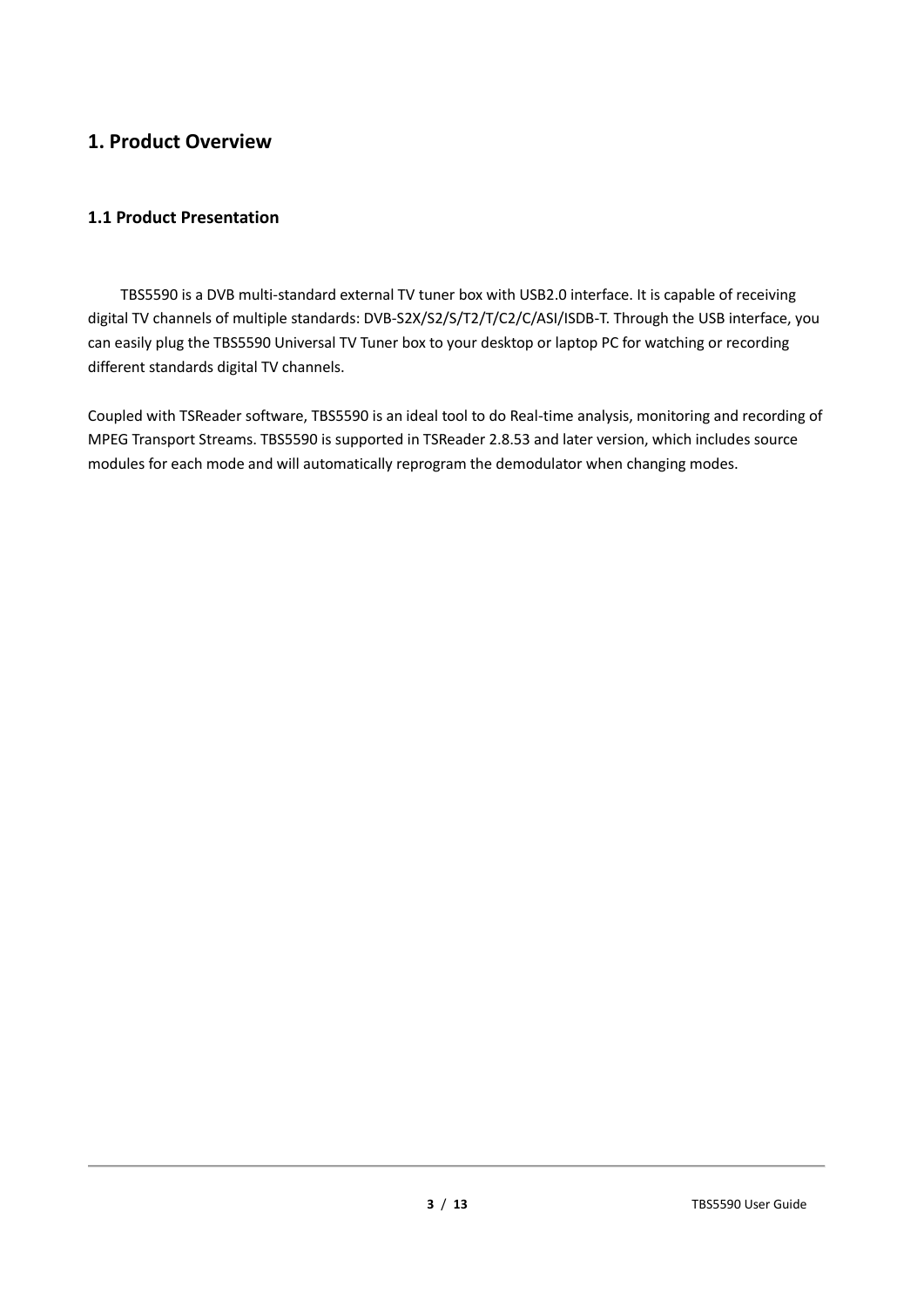#### <span id="page-3-0"></span>**1.2 Product Specifications**

#### **Specification:**

| <b>Size</b>                         | 103*88*22mm                                                                                                 |
|-------------------------------------|-------------------------------------------------------------------------------------------------------------|
| Input interface                     | 1xRF, 1xASI                                                                                                 |
| Digital TV Standards:               |                                                                                                             |
| <b>ISDBT</b>                        | COFDM demodulator and FEC decoding, Support 3 layers decoding, TMCC decoding                                |
| DVBT2 and T2-Lite                   | VHF band, UHF band, Bandwidth: 1.7, 5, 6, 7, 8MHz, FEC: QPSK, 16QAM,<br>64QAM.256QAM                        |
| DVBC <sub>2</sub>                   | COFDM Demodulator (16 QAM to 4096 QAM), FEC(LDPC/BCH) decoder                                               |
| DVBC and ITU-T<br>j.83ANNEX B       | QAM demodulator, FEC decoder, 1 to 7.2MSymbol/s                                                             |
| DVB-S/DVBS2/DVB<br>S <sub>2</sub> X | DVB-S/S2: QPSK,8PSK,16APSK,32APSK<br>DVB-S2x: QPSK, 2_4_2_APSK, 8PSK, 16APSK, 4_12_16rb_APSK, 4_8_4_16_APSK |
| <b>DVB-ASI</b>                      | Up to 200Mbps                                                                                               |
| Input/Power                         | 12V/2A                                                                                                      |
| Temperature                         | $0~\textdegree$ 60 $\textdegree$ C                                                                          |
| System<br>Requirements              | Windows XP / Vista/ 7/8/10<br>Available USB 2.0 Slot                                                        |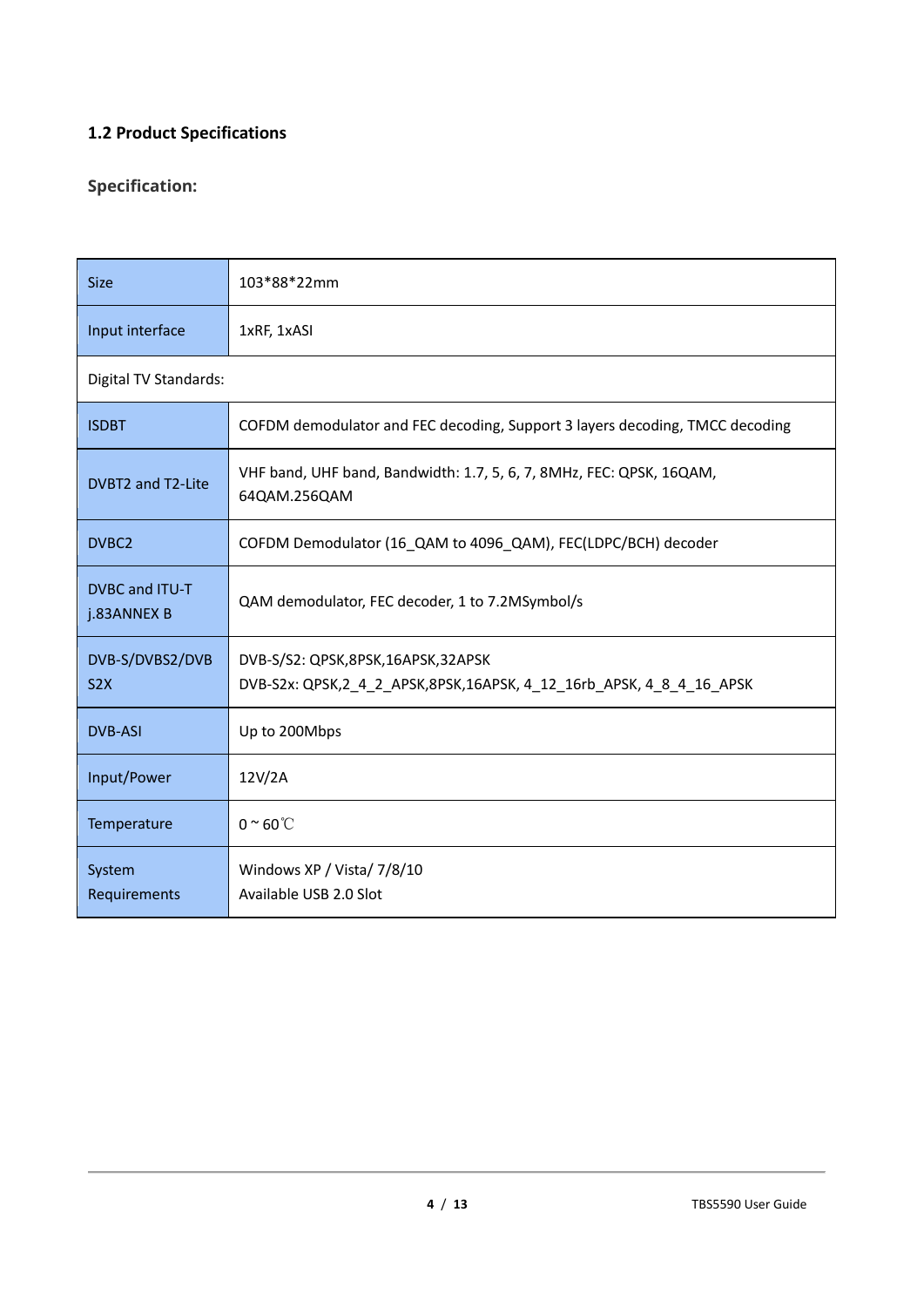# <span id="page-4-0"></span>**2. Quick Start(Driver install)**

When you get your TBS5590 please go t[o https://www.tbsiptv.com/downloads](https://www.tbsiptv.com/downloads) to download the latest driver.

For windows 7/xp system please download this driver: [https://www.tbsiptv.com/download/tbs5590/TBS5590\\_drivers\\_release\\_v1.0.0.3.zip](https://www.tbsiptv.com/download/tbs5590/TBS5590_drivers_release_v1.0.0.3.zip)

For windows 10 please download this driver: [https://www.tbsiptv.com/download/tbs5590/TBS5590\\_drivers\\_release\\_v1.0.0.3\\_win10.zip](https://www.tbsiptv.com/download/tbs5590/TBS5590_drivers_release_v1.0.0.3_win10.zip)

Connect the power to TBS5590 and connect the USB cable to your PC after connect you should get this picture from your windows device manage dialog:



This means your PC detect your TBS5590.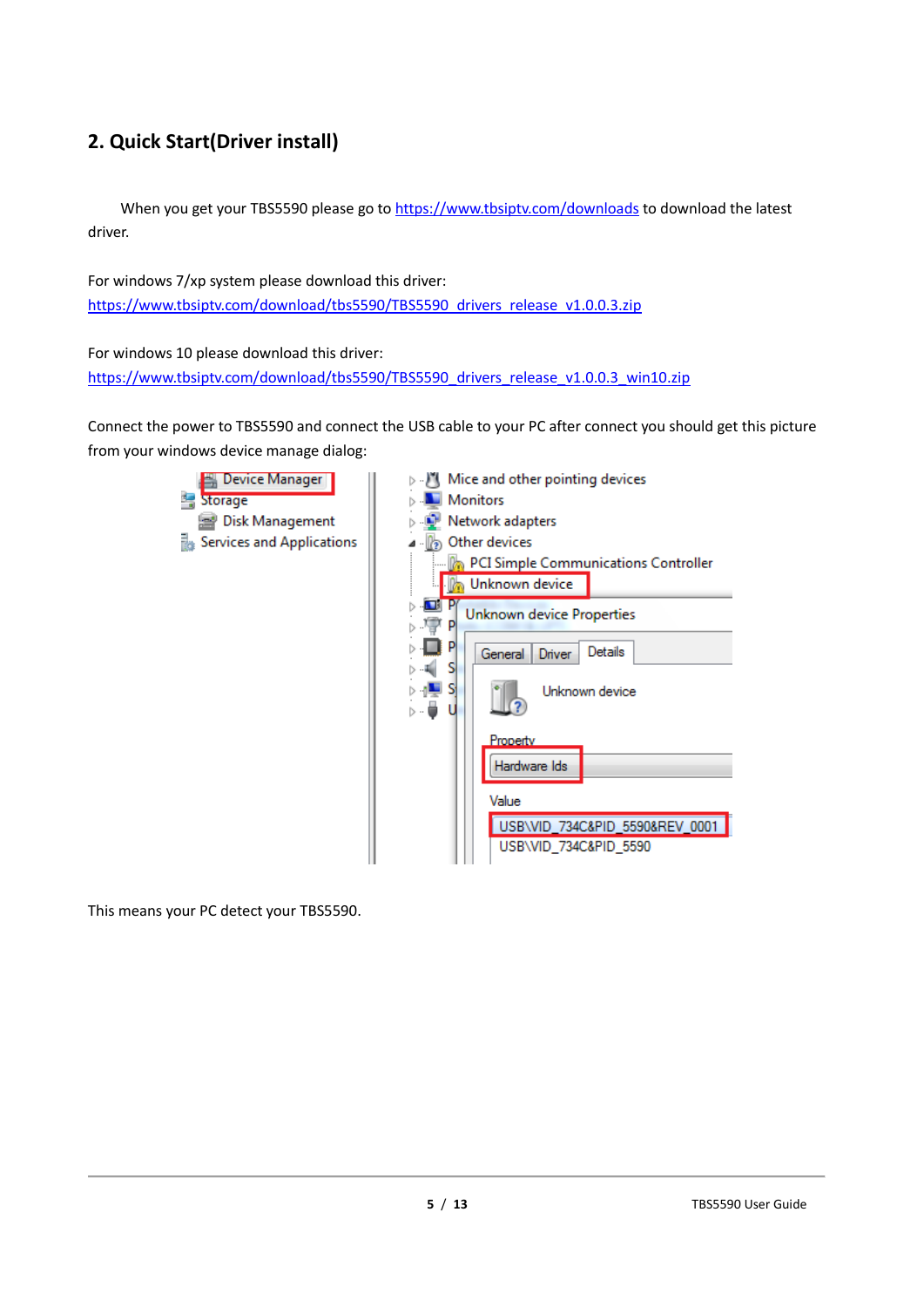| <b>E</b> Favorites                    | Name                                             | Date modified                                                                                                                                   | S<br>Type                        |
|---------------------------------------|--------------------------------------------------|-------------------------------------------------------------------------------------------------------------------------------------------------|----------------------------------|
| Desktop                               | tbs5590 x64                                      | 5/31/2018 6:15 PM                                                                                                                               | File folder                      |
| Downloads                             | tbs5590_x86                                      | 5/31/2018 6:15 PM                                                                                                                               | File folder                      |
| 圖 Recent Places                       | TBS_5590_DVB_setup                               | 5/31/2018 6:16 PM                                                                                                                               | Application                      |
| <b>Libraries</b><br><b>Documents</b>  | <b>Ready to Install</b>                          | For Setup - TBS 5590 USB2.0 DVBS/S2/T/T2/C/C2 ISDB-T/ASI-IN drivers<br>Setup is now ready to begin installing TBS 5590 USB2.0 DVBS/S2/T/T2/C/C2 | $\mathbf{x}$<br>$\Box$<br>$\Box$ |
| Music                                 |                                                  | ISDB-T/ASI-IN drivers for windows on your computer.                                                                                             |                                  |
| <b>Pictures</b><br><b>Videos</b><br>Ħ | Click Install to continue with the installation. |                                                                                                                                                 |                                  |
| <b>I</b> Computer                     |                                                  |                                                                                                                                                 |                                  |
| <b>Wallen</b> Network                 |                                                  |                                                                                                                                                 |                                  |
|                                       |                                                  |                                                                                                                                                 |                                  |
|                                       |                                                  |                                                                                                                                                 |                                  |
|                                       |                                                  |                                                                                                                                                 |                                  |
|                                       |                                                  |                                                                                                                                                 |                                  |
| TBS_5590_DVB_s<br>Application         |                                                  |                                                                                                                                                 | Install<br>Cancel                |

Unpack the driver package Click "TBS\_5590\_setup", and then a new window will pop

After success install the driver TBS5590 will show at Sound Video and game controllers device like this:

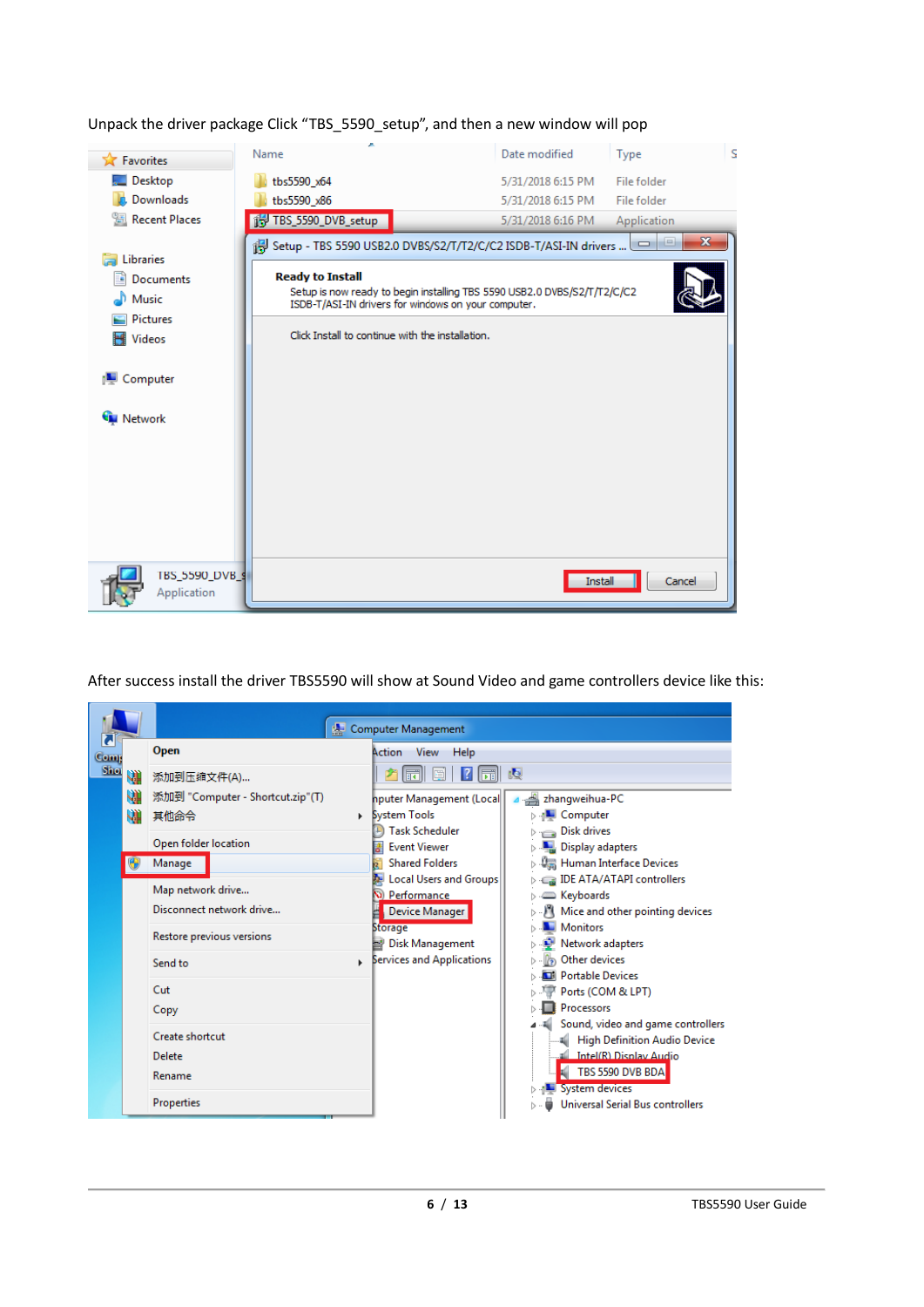# <span id="page-6-0"></span>**3. How to use with TSReader**

Please download the latest version of TSReader from here:

<http://www.coolstf.com/support/update.php>

after install the latest version it already include TBS5590 module files:

| Select input source                      |                                                                                                                |    | $\times$ |
|------------------------------------------|----------------------------------------------------------------------------------------------------------------|----|----------|
| Select the input source you want to use: |                                                                                                                |    |          |
| Name                                     | Description                                                                                                    |    | ∧        |
| BDASource_TBS5580DVBC                    | TBS DVB-C 5580 Box                                                                                             |    |          |
| BDASource_TBS5580DVBS                    | TBS DVB-S/S2 5580 Box                                                                                          |    |          |
| BDASource TBS5580DVBT                    | TBS DVB-T/T2 5580 Box                                                                                          |    |          |
| BDASource_TBS5590ASI                     | TBS ASI 5590 Box                                                                                               |    |          |
| BDASource_TBS5590DVBC                    | TBS DVB-C 5590 Box                                                                                             |    |          |
| BDASource_TBS5590DVBC2                   | TBS DVB-C2 5590 Box                                                                                            |    |          |
| BDASource_TBS5590DVBS                    | TBS DVB-S/S2 5590 Box                                                                                          |    |          |
| BDASource_TBS5590DVBT                    | TBS DVB-T/T2 5590 Box                                                                                          |    |          |
| BDASource_TBS5590ISDBT                   | TBS ISDB-T 5590 Box                                                                                            |    |          |
| BDASource_TBS5590QAM                     | TBS QAM-B 5590 Box                                                                                             |    |          |
| BDASource_TBS5880DVBC                    | TBS DVB-C 5880 Box                                                                                             |    |          |
| BDASource_TBS5880DVBT                    | TBS DVB-T 5880 Box                                                                                             |    |          |
| BDASource_TBS5881DVBC                    | TBS DVB-C 5881 Box                                                                                             |    |          |
| BDASource_TBS5881DVBT                    | TBS DVB-T/T2 5881 Box                                                                                          |    |          |
| BDASource TBS5922                        | TBS DVB-S/S2 5922 Box                                                                                          |    |          |
|                                          |                                                                                                                |    |          |
| Device Number   0                        | for multiple devices of the same type                                                                          | OΚ | Cancel   |
| Command-line parameters:                 |                                                                                                                |    |          |
| freq sr QAM inversion bandwidth          |                                                                                                                |    |          |
|                                          |                                                                                                                |    |          |
|                                          | The source can be changed using the File menu in or by launching this application with the Ctrl key held down. |    |          |

When you choose with different module file the TBS5590 will auto change the work mode.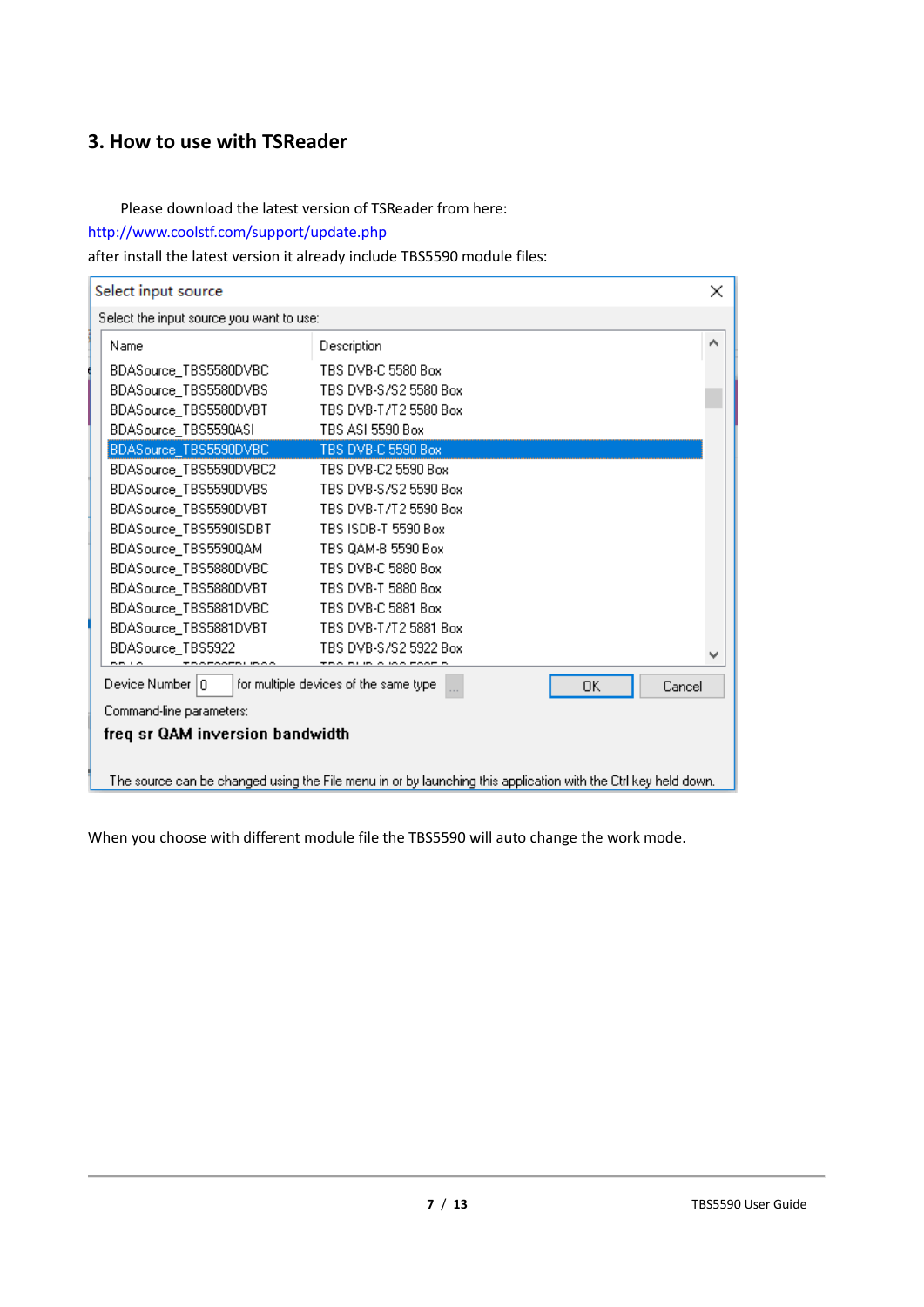# <span id="page-7-0"></span>**3.1 DVB-S/S2**

Let us try with **DVB-S/S2** open TSReader and choose TBS DVB-S/S2 5590 Box:

| Select input source                      |                                                                                                                |    | $\times$ |
|------------------------------------------|----------------------------------------------------------------------------------------------------------------|----|----------|
| Select the input source you want to use: |                                                                                                                |    |          |
| Name                                     | Description                                                                                                    |    | ٨        |
| BDASource TBS5580DVBC                    | TBS DVB-C 5580 Box                                                                                             |    |          |
| BDASource_TBS5580DVBS                    | TBS DVB-S/S2 5580 Box                                                                                          |    |          |
| BDASource TBS5580DVBT                    | TBS DVB-T/T2 5580 Box                                                                                          |    |          |
| BDASource TBS5590ASI                     | TBS ASI 5590 Box                                                                                               |    |          |
| BDASource_TBS5590DVBC                    | TBS DVB-C 5590 Box                                                                                             |    |          |
| BDASource_TBS5590DVBC2                   | TBS DVB-C2 5590 Box                                                                                            |    |          |
| BDASource TBS5590DVBS                    | TBS DVB-S/S2 5590 Box                                                                                          |    |          |
| BDASource TBS5590DVBT                    | TBS DVB-T/T2 5590 Box                                                                                          |    |          |
| BDASource TBS5590ISDBT                   | TBS ISDB-T 5590 Box                                                                                            |    |          |
| BDASource TBS5590QAM                     | TBS QAM-B 5590 Box                                                                                             |    |          |
| BDASource TBS5880DVBC                    | TBS DVB-C 5880 Box                                                                                             |    |          |
| BDASource TBS5880DVBT                    | TBS DVB-T 5880 Box                                                                                             |    |          |
| BDASource TBS5881DVBC                    | TBS DVB-C 5881 Box                                                                                             |    |          |
| BDASource TBS5881DVBT                    | TBS DVB-T/T2 5881 Box                                                                                          |    |          |
| BDASource TBS5922                        | TBS DVB-S/S2 5922 Box<br>DI ID A IDA FAAF F                                                                    |    |          |
| Device Number 10                         | for multiple devices of the same type                                                                          | OΚ | Cancel   |
| Command-line parameters:                 |                                                                                                                |    |          |
| freq pol sr Inbf 22khz {input}           |                                                                                                                |    |          |
|                                          |                                                                                                                |    |          |
|                                          | The source can be changed using the File menu in or by launching this application with the Ctrl key held down. |    |          |

Input the right DVB-S/S2 parameters, Press Tune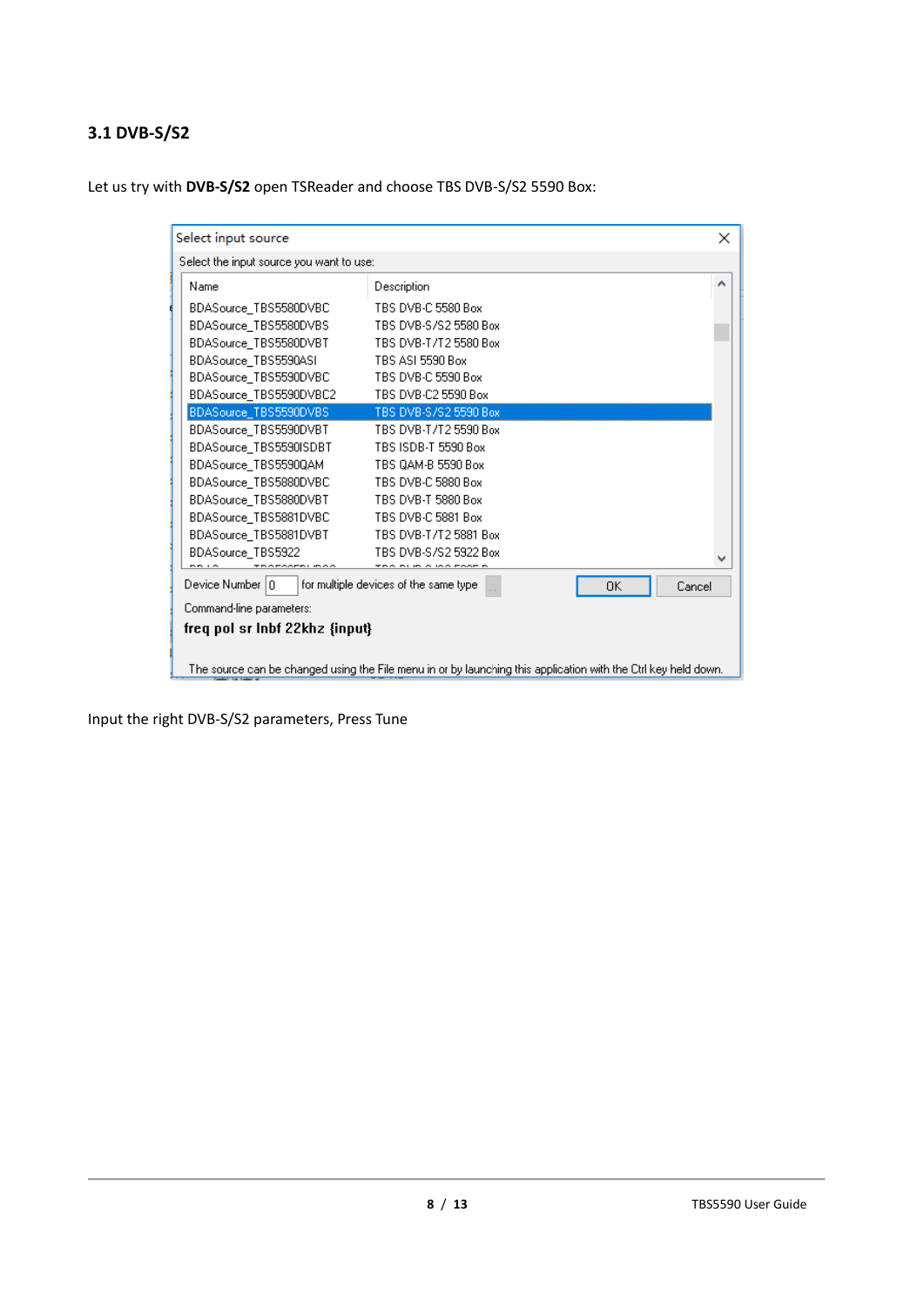| X<br>Ma Tune TBS DVB-S/S2 5590 Box<br>Frequency<br>12721<br>MHz<br>◯ Horizontal/LHCP<br>Tune<br>Cancel<br>● Vertical/RHCP<br>43200<br>Symbol Rate<br>KSps<br>Positioner<br>Input Setup<br>◯ No LNB power<br>11300<br>LNB frequency<br>MH <sub>z</sub><br>$\Box$ Enabled<br>22KHz Tone<br>DiSEqC 1.1 Port 1 $\sim$<br>вYД<br>Switch Input:<br>$O$ TB-A<br>$\bigcirc$ None<br>$O$ TB-B<br>$O$ DiSEqC 1.1<br>③D3<br>OD1<br>OD2<br>$\bigcirc$ D4<br><b>Satellites</b><br>Muxes on TELSTAR 18<br>$\overline{\phantom{a}}$<br>Α<br>$\lfloor  \rfloor$<br>Name<br>Pol<br><b>SR</b><br>Name<br>Orbit<br>Freq<br>M<br>Ф<br>Ф<br><b>INTELSAT 2</b><br>3599<br>CSTV<br>169.1 E<br>٧<br>30000<br>PID<br>×<br>×<br>169.0 E<br><b>INTELSAT 2</b><br>3660<br><b>CSTV</b><br>v<br>30000<br>3867<br>166.1 E<br><b>INTELSAT 8</b><br>4290<br>H<br>DiviCom Customer<br>$\bullet$<br>4124<br>166.0 E<br>INTELSAT 8<br>v<br>3255<br><b>BBC</b> World Service<br>160.0 E<br>OPTUS D1<br>156.0 E<br>OPTUS C1<br>154.0 E<br>JCSAT 2A<br>152.0 E<br>OPTUS D2<br>148.0 E<br>MEASAT 2<br>146.0 E<br>AGILA 2<br>144.0 E<br>SUPERBIRD C<br>140.1 E<br><b>EXPRESS AM3</b><br>140.0 E<br><b>EXPRESS AM3</b> | Default -- TSReader Professional 2.8.53<br>File | Export View Record Playback Forward Plugins Settings Help |
|------------------------------------------------------------------------------------------------------------------------------------------------------------------------------------------------------------------------------------------------------------------------------------------------------------------------------------------------------------------------------------------------------------------------------------------------------------------------------------------------------------------------------------------------------------------------------------------------------------------------------------------------------------------------------------------------------------------------------------------------------------------------------------------------------------------------------------------------------------------------------------------------------------------------------------------------------------------------------------------------------------------------------------------------------------------------------------------------------------------------------------------------------------------------------|-------------------------------------------------|-----------------------------------------------------------|
|                                                                                                                                                                                                                                                                                                                                                                                                                                                                                                                                                                                                                                                                                                                                                                                                                                                                                                                                                                                                                                                                                                                                                                              |                                                 |                                                           |
|                                                                                                                                                                                                                                                                                                                                                                                                                                                                                                                                                                                                                                                                                                                                                                                                                                                                                                                                                                                                                                                                                                                                                                              |                                                 |                                                           |
| $\overline{\phantom{a}}$                                                                                                                                                                                                                                                                                                                                                                                                                                                                                                                                                                                                                                                                                                                                                                                                                                                                                                                                                                                                                                                                                                                                                     | 138.1 E<br>TELSTAR 18                           | v                                                         |

If the signal is well then you will get the scan result:

| <b>E-BI</b> PAT PID 0x0000                     | File Export View Record Playback Forward Plugins Settings Help<br>PAT Version Number: 18            | Video Decode                                       |                                                                    |                                  |
|------------------------------------------------|-----------------------------------------------------------------------------------------------------|----------------------------------------------------|--------------------------------------------------------------------|----------------------------------|
| <b>PMT</b> PMT PID 0x0010 - Network            | Transport Stream ID: 11 (0x000b)                                                                    |                                                    | <b>CCTV OPERA</b>                                                  | $\frac{364}{5}$ 5 - CCTV-ENT     |
| <b>ED PMT PID 0x0100 - Progr. 1</b>            |                                                                                                     |                                                    |                                                                    |                                  |
| <b>ED PMT PID 0x0101 - Progr. 2</b>            | PMT PID 16 (0x0010) - Network                                                                       |                                                    |                                                                    |                                  |
| <b>ED PMT PID 0x0102 - Progr. 3</b>            | PMT PID 266 (0x0100) - Program 1<br>PMT PID 267 (0x0101) - Program 2                                |                                                    |                                                                    |                                  |
| File PMT PID 0x0103 - Progr. 4                 | PMT PID 258 (0x0102) - Program 3                                                                    |                                                    |                                                                    |                                  |
| <b>En PMT PID 0x0104 - Progr. 6</b>            | PMT PID 259 (0x0103) - Program 4                                                                    |                                                    |                                                                    |                                  |
| <b>FRIDAY PMT PID 0x0105 - Progr. 6</b>        | PMT PID 260 (0x0104) - Program 5                                                                    |                                                    |                                                                    |                                  |
| <b>ED PMT PID 0x0106 - Progr. 7</b>            | PMT PID 261 (0x0105) - Program 6                                                                    |                                                    |                                                                    |                                  |
|                                                | PMT PID 262 (0x0106) - Program 7                                                                    |                                                    |                                                                    | <b>DESCRIPTION</b><br>日カ曳足       |
| File PMT PID 0x0107 - Progr. 8                 | PMT PID 263 (0x0107) - Program 8                                                                    | 星有不一样的\$<br>share diferently                       |                                                                    |                                  |
| <b>Fig. 2011</b> PMT PID 0x0108 - Progr. 9     | PMT PID 264 (0x0108) - Program 9                                                                    |                                                    |                                                                    |                                  |
| PMT PID 0x0109 - Progr. 10                     | PMT PID 265 (0x0109) - Program 10                                                                   | $-$ CCTV 4                                         | <b>THE 3 - CCTV OPERA</b>                                          | <b>DRS</b> 6 - CCTV-ENT          |
| PMT PID 0x010a - Progr. 11                     | Active PIDs $\Box$ Disabled $\Box$ Sort Decending $\circledast$ Sort by Rate $\bigcirc$ Sort by PID |                                                    |                                                                    |                                  |
| [#-20] PMT PID 0x010b - Progr. 12              | 0x1fff (57.64% ~ 49.24 Mbps)                                                                        |                                                    |                                                                    |                                  |
| <b>Fig. 2011</b> PMT PID 0x010c - Progr. 13    | 0x020a (1.66% - 1.42 Mbps)                                                                          | <b>CGTN</b>                                        | <b>BEB</b> 4 - CCTV MOVIE                                          |                                  |
| <b>FRIDAM PMT PID 0x010d - Progr. 14</b>       | 0x020b (1.66% - 1.42 Mbps)                                                                          |                                                    |                                                                    |                                  |
| <b>F-PM</b> PMT PID 0x010e - Progr. 16         | 0x020c (1.66% - 1.42 Mbps)                                                                          |                                                    |                                                                    |                                  |
| [+ - en] PMT PID 0x010f - Progr. 16            | 0x0200 (1.66% - 1.42 Mbps)                                                                          |                                                    |                                                                    |                                  |
| <b>Fig. 2014</b> PMT PID 0x0110 - Progr. 17    | 0x0216 (1.66% - 1.42 Mbps)<br>0x0201 f1.66% - 1.42 Mbps)                                            |                                                    |                                                                    |                                  |
| <b>FR</b> PMT PID 0x0111 - Progr. 18           | 0x0212 (1.66% - 1.42 Mbps)                                                                          |                                                    |                                                                    |                                  |
| <b>ED-PMT</b> PMT PID 0x0112 - Progr. 19       | 0x0211 (1.66% - 1.42 Mbps)                                                                          |                                                    |                                                                    |                                  |
| [+ - en   PMT PID 0x0113 - Progr. 20           | 0x0209 (1.66% - 1.42 Mbps)                                                                          |                                                    |                                                                    |                                  |
| [+ $\frac{en}{r}$ ] PMT PID 0x0114 - Progr. 21 | 0x020e f1.66% - 1.42 Mbps)                                                                          | BLEMS CAUSED BY GLOBAL DEMOGRAPHICS<br><b>Йонт</b> |                                                                    |                                  |
| [+ - 0] PMT PID 0x0115 - Progr. 22             | 0x020d (1.66% - 1.42 Mbps)<br>0x0213 (1.66% - 1.42 Mbps)                                            | Dire's carent population status and media          |                                                                    |                                  |
| <b>FR</b> PMT PID 0x0116 - Progr. 23           | 0x0214 (1.66% - 1.42 Mbps)                                                                          |                                                    |                                                                    |                                  |
| $\frac{1}{2}$ NIT PID 0x0010 <14>              | 0x0208 [1.66% - 1.42 Mbps]                                                                          | $-CGTN$<br>$\checkmark$                            | <b>Inpeg 4 - CCTV MOVIE</b>                                        | <b>WES 6 - CCTV ENTERTAINMEN</b> |
|                                                | 0x0207 (1.66% - 1.42 Mbps)                                                                          |                                                    | $R \times N \times N \times N \times N \times N \times N \times N$ |                                  |
| General Information                            | <b>MPEG-2 Statistics</b>                                                                            |                                                    |                                                                    |                                  |
| Source: TBS DVB-S/S2 5590 Box                  | PAT<br>PMT<br>SDT<br>CAT<br><b>NIT</b>                                                              | EIT                                                |                                                                    |                                  |
| Tuner: 12721 MHz V/R 43200                     | 2.5k<br>22<br>110<br>$\Omega$<br>41<br><b>Sections</b>                                              | $\mathbf 0$                                        |                                                                    |                                  |
| Signal: Locked Quality 100% Signal 66%         | CRC Errors 0<br>n<br>$\mathbb{R}$<br>$\overline{0}$<br>$\Omega$                                     | $\mathbf{r}$                                       |                                                                    |                                  |
| TBS 5590 BDA Tuner                             | Continuity Errors:<br>Mux. bitrate: 85,563,473 bps<br>$\mathbf{0}$                                  |                                                    |                                                                    |                                  |
| Null BER: 0.000000E+000                        | $\mathbf{0}$<br>85.575 Mbit<br><b>TEI Errors:</b><br>Last sec.:                                     |                                                    |                                                                    |                                  |
| Profile: Default                               | Sync losses:<br>$\mathbf{0}$<br>In buffer:<br>٠                                                     |                                                    |                                                                    |                                  |
|                                                | Out buffer:                                                                                         |                                                    |                                                                    |                                  |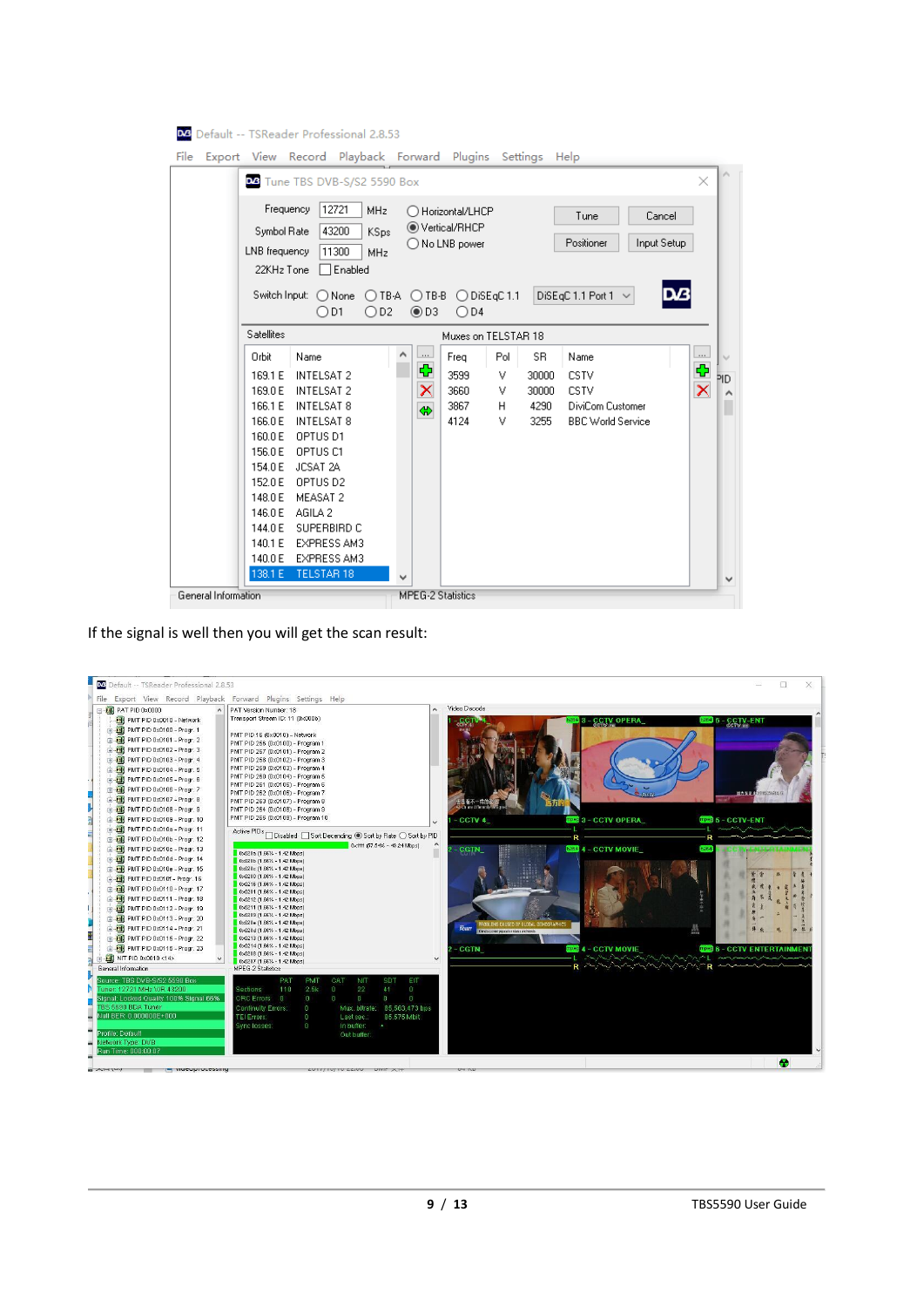#### <span id="page-9-0"></span>**3.2 QAM-B**

Choose TBS QAM-B 5590 box

| Select input source                      |                                                                                                                |    | ×      |
|------------------------------------------|----------------------------------------------------------------------------------------------------------------|----|--------|
| Select the input source you want to use: |                                                                                                                |    |        |
| Name                                     | Description                                                                                                    |    | Α      |
| BDASource TBS5580DVBC                    | TBS DVB-C 5580 Box                                                                                             |    |        |
| BDASource TBS5580DVBS                    | TBS DVB-S/S2 5580 Box                                                                                          |    |        |
| BDASource_TBS5580DVBT                    | TBS DVB-T/T2 5580 Box                                                                                          |    |        |
| BDASource_TBS5590ASI                     | TBS ASI 5590 Box                                                                                               |    |        |
| BDASource_TBS5590DVBC                    | TBS DVB-C 5590 Box                                                                                             |    |        |
| BDASource_TBS5590DVBC2                   | TBS DVB-C2 5590 Box                                                                                            |    |        |
| BDASource_TBS5590DVBS                    | TBS DVB-S/S2 5590 Box                                                                                          |    |        |
| BDASource_TBS5590DVBT                    | TBS DVB-T/T2 5590 Box                                                                                          |    |        |
| BDASource_TBS5590ISDBT                   | TBS ISDB-T 5590 Box                                                                                            |    |        |
| BDASource_TBS5590QAM                     | TBS 0AM-B 5590 Box                                                                                             |    |        |
| BDASource_TBS5880DVBC                    | TBS DVB-C 5880 Box                                                                                             |    |        |
| BDASource_TBS5880DVBT                    | TBS DVB-T 5880 Box                                                                                             |    |        |
| BDASource TBS5881DVBC                    | TBS DVB-C 5881 Box                                                                                             |    |        |
| BDASource_TBS5881DVBT                    | TBS DVB-T/T2 5881 Box                                                                                          |    |        |
| BDASource TBS5922                        | TBS DVB-S/S2 5922 Box                                                                                          |    |        |
|                                          |                                                                                                                |    |        |
| Device Number   0                        | for multiple devices of the same type                                                                          | ΟK | Cancel |
| Command-line parameters:                 |                                                                                                                |    |        |
| freq                                     |                                                                                                                |    |        |
|                                          |                                                                                                                |    |        |
|                                          | The source can be changed using the File menu in or by launching this application with the Ctrl key held down. |    |        |

Input the QAM-B parameters, Press Tune

| Tune TBS QAM-B 5590 Box |   |           |                     |     |       |        |          |
|-------------------------|---|-----------|---------------------|-----|-------|--------|----------|
| QAM Cable               |   |           |                     |     |       | Tune   |          |
| Channel                 | 0 |           | or frequency 474000 | MHz |       | Cancel |          |
|                         |   |           |                     |     |       |        |          |
| Muxes                   |   |           |                     |     |       |        |          |
| Channel                 |   | Frequency | Description         |     |       |        | $\cdots$ |
|                         |   |           |                     |     |       |        | €        |
|                         |   |           |                     |     |       |        |          |
|                         |   |           |                     |     |       |        |          |
|                         |   |           |                     |     |       |        |          |
|                         |   |           |                     |     |       |        |          |
|                         |   |           |                     |     |       | Scan   |          |
|                         |   |           |                     |     | ) IRC |        | ) HRC    |

If the signal is well then it will show like this: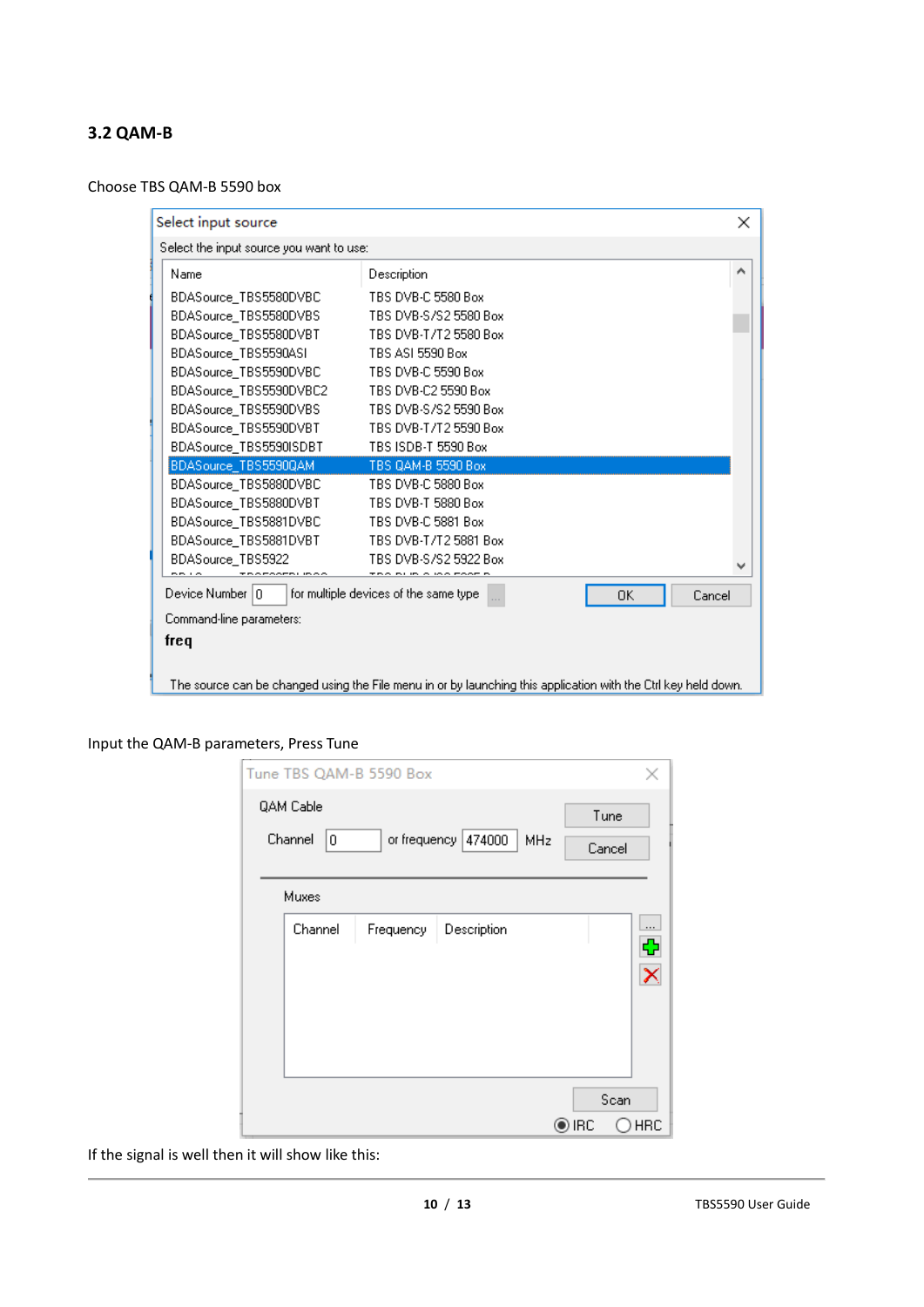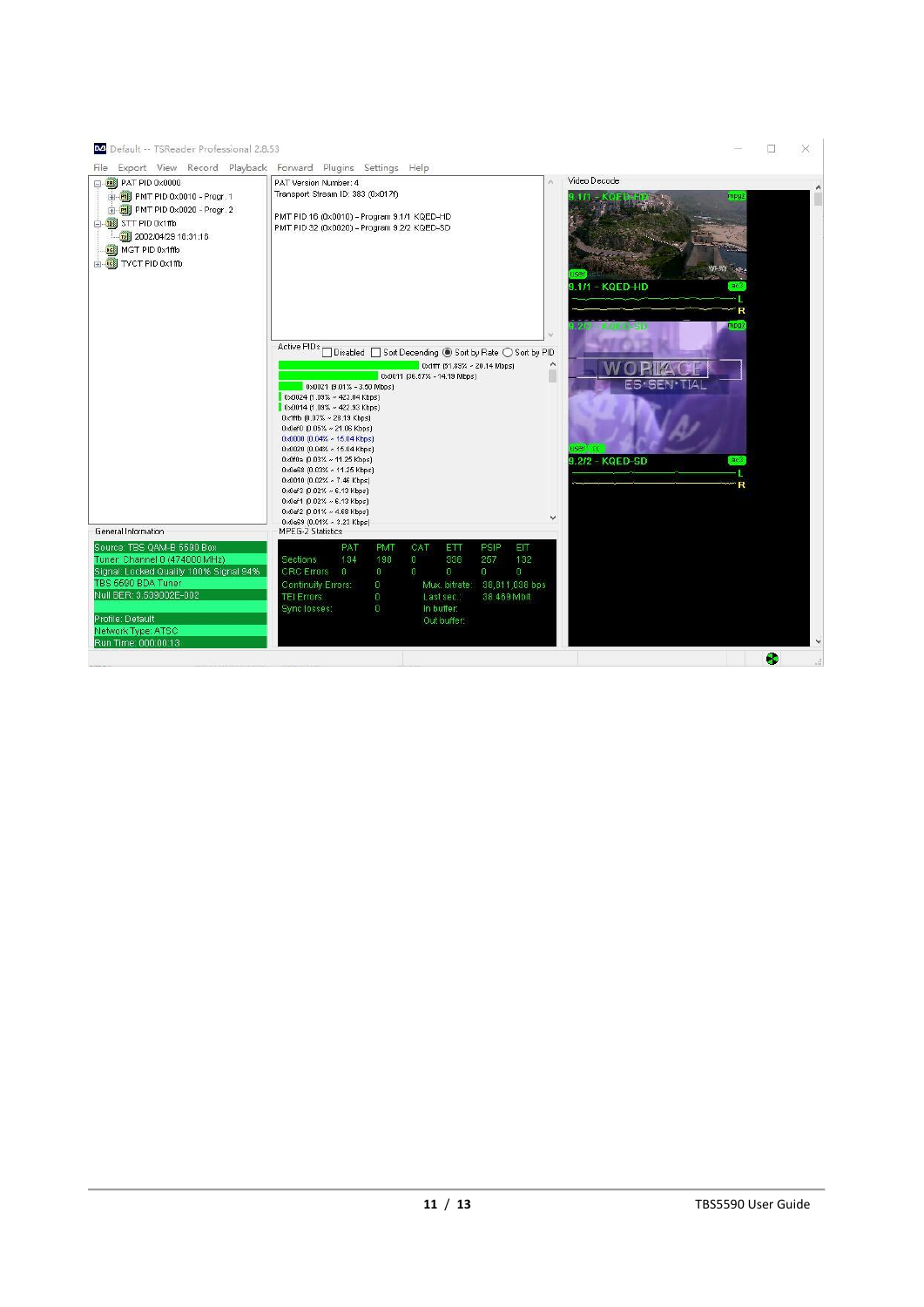#### <span id="page-11-0"></span>**3.3 ASI**

#### Choose TBS ASI 5590 box

| Select input source                      |                                                                                                                |     | ×      |
|------------------------------------------|----------------------------------------------------------------------------------------------------------------|-----|--------|
| Select the input source you want to use: |                                                                                                                |     |        |
| Name                                     | Description                                                                                                    |     | ́      |
| BDASource_TBS5580DVBC                    | TBS DVB-C 5580 Box                                                                                             |     |        |
| BDASource_TBS5580DVBS                    | TBS DVB-S/S2 5580 Box                                                                                          |     |        |
| BDASource_TBS5580DVBT                    | TBS DVB-T/T2 5580 Box                                                                                          |     |        |
| BDASource_TBS5590ASI                     | TBS ASI 5590 Box                                                                                               |     |        |
| BDASource_TBS5590DVBC                    | TBS DVB-C 5590 Box                                                                                             |     |        |
| BDASource_TBS5590DVBC2                   | TBS DVB-C2 5590 Box                                                                                            |     |        |
| BDASource_TBS5590DVBS                    | TBS DVB-S/S2 5590 Box                                                                                          |     |        |
| BDASource_TBS5590DVBT                    | TBS DVB-T/T2 5590 Box                                                                                          |     |        |
| BDASource_TBS5590ISDBT                   | TBS ISDB-T 5590 Box                                                                                            |     |        |
| BDASource_TBS5590QAM                     | TBS QAM-B 5590 Box                                                                                             |     |        |
| BDASource_TBS5880DVBC                    | TBS DVB-C 5880 Box                                                                                             |     |        |
| BDASource_TBS5880DVBT                    | TBS DVB-T 5880 Box                                                                                             |     |        |
| BDASource_TBS5881DVBC                    | TBS DVB-C 5881 Box                                                                                             |     |        |
| BDASource_TBS5881DVBT                    | TBS DVB-T/T2 5881 Box                                                                                          |     |        |
| BDASource TBS5922                        | TBS DVB-S/S2 5922 Box                                                                                          |     |        |
| oroorni moo                              | TOO DUID A IGO FOOT D                                                                                          |     |        |
| Device Number 0                          | for multiple devices of the same type                                                                          | 0K. | Cancel |
| Command-line parameters:                 |                                                                                                                |     |        |
| <b>None</b>                              |                                                                                                                |     |        |
|                                          |                                                                                                                |     |        |
|                                          | The source can be changed using the File menu in or by launching this application with the Ctrl key held down. |     |        |

#### If the ASI signal is well it will show all channels here